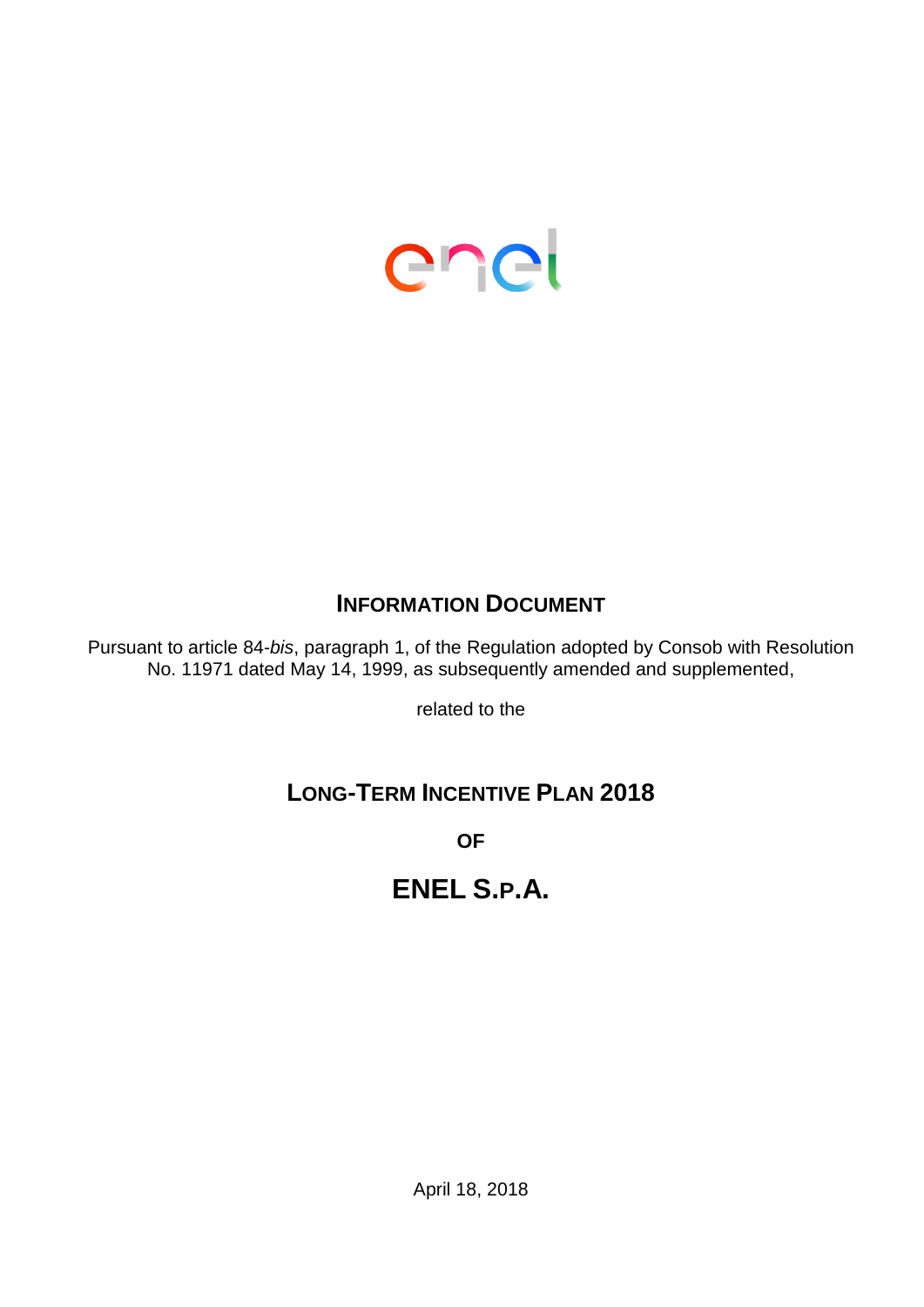GLOSSARY [..............................................................................................................................................](#page-3-0) 4 INTRODUCTION [........................................................................................................................................](#page-5-0) 6

1. BENEFICIARIES [..................................................................................................................................](#page-5-1) 6

1.1 [Indication by name of the Beneficiaries of the LTI Plan who are members of the Board of](#page-5-2)  Directors of Enel [....................................................................................................................................](#page-5-2) 6

1.2 [Indication of the categories of employees or collaborators of Enel and of the Group which are](#page-5-3)  [Beneficiaries of the LTI Plan...................................................................................................................](#page-5-3) 6

1.3 [Indication by name of the Beneficiaries of the LTI Plan who are general managers or executives](#page-6-0)  [with strategic responsibilities \(in case they have received during the financial year a total](#page-6-0)  [compensation exceeding the highest compensation granted to the members of the Board of Directors\)](#page-6-0) 7

|     | 1.4 Description and numerical indication of the Beneficiaries of the LTI Plan who are executives with<br>strategic responsibilities and any other possible categories of employees or collaborators for whom                                                                                 |
|-----|----------------------------------------------------------------------------------------------------------------------------------------------------------------------------------------------------------------------------------------------------------------------------------------------|
|     |                                                                                                                                                                                                                                                                                              |
| 2.1 |                                                                                                                                                                                                                                                                                              |
| 2.2 | Key variables and performance indicators considered for purposes of awarding incentives under                                                                                                                                                                                                |
| 2.3 |                                                                                                                                                                                                                                                                                              |
| 2.4 | Reasons underlying the possible decision to award compensation plans based upon financial                                                                                                                                                                                                    |
| 2.5 |                                                                                                                                                                                                                                                                                              |
| 2.6 | Support, if any, for the Plan from the Special Fund aimed at incentivizing workers' shareholdings<br>in companies ("Fondo speciale per l'incentivazione della partecipazione dei lavoratori nelle imprese"),<br>pursuant to Article 4, paragraph 112, of Law No. 350 dated December 24, 2003 |
|     |                                                                                                                                                                                                                                                                                              |
| 3.1 | Powers and functions delegated by the Shareholders' Meeting to the Board of Directors for the                                                                                                                                                                                                |
| 3.2 |                                                                                                                                                                                                                                                                                              |
| 3.3 |                                                                                                                                                                                                                                                                                              |
| 3.4 | Procedures for determining the availability and award of financial instruments10                                                                                                                                                                                                             |
| 3.5 |                                                                                                                                                                                                                                                                                              |
| 3.6 | Date of the decision made by the competent body to propose the Plan to the Shareholders'<br>Meeting approval and of the proposal, if any, by the Nomination and Compensation Committee  10                                                                                                   |
| 3.7 | Date of the decision made by the competent body on the award of financial instruments and of<br>the proposal, if any, submitted by the Nomination and Compensation Committee 10                                                                                                              |
| 3.8 | Market price registered on the above-mentioned dates, for the financial instruments on which the                                                                                                                                                                                             |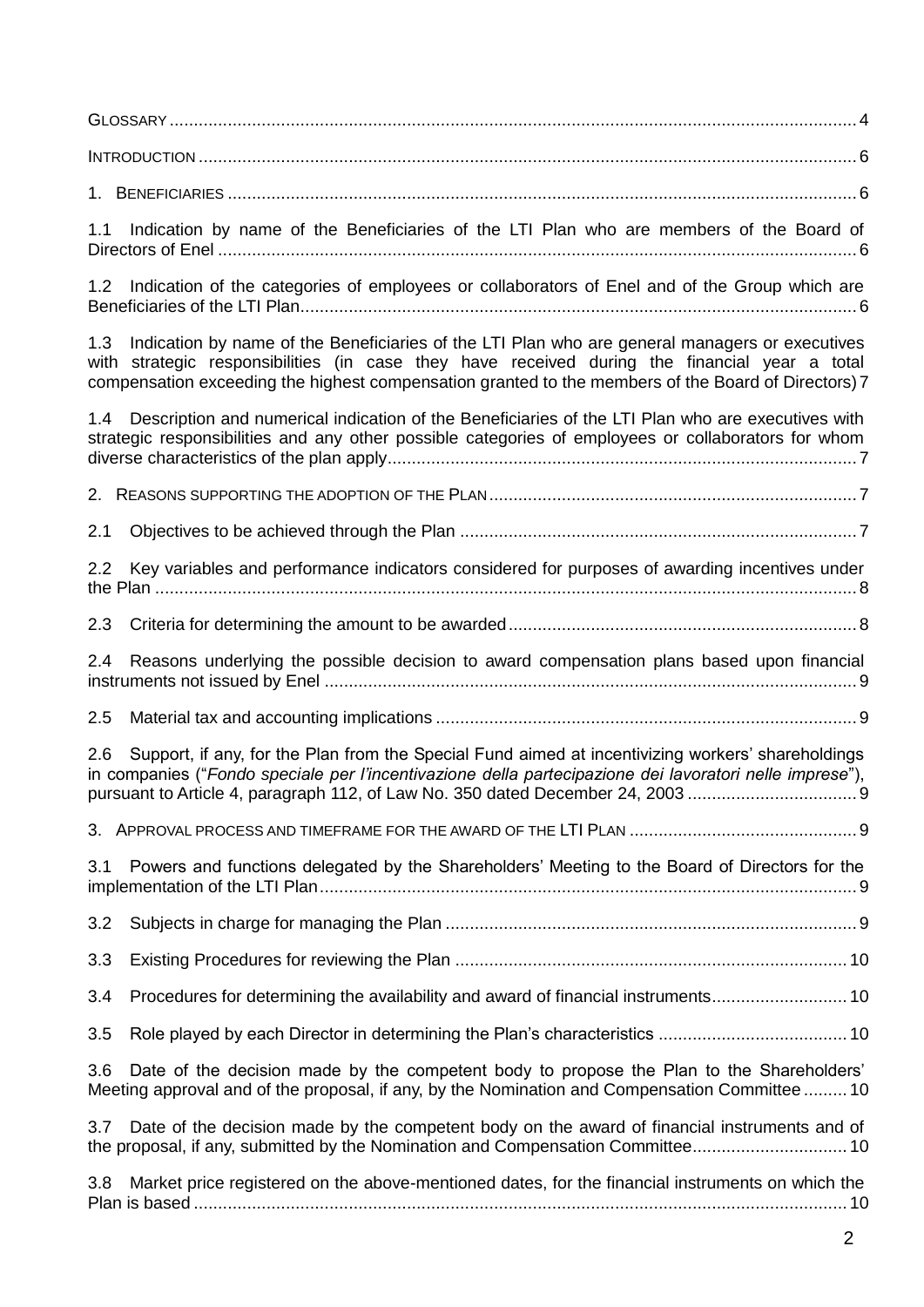3.9 [Safeguards adopted by the Company with regard to the possibility that the date of the award of](#page-10-0)  [the financial instruments or the date of possible decisions in such regard by the Nomination and](#page-10-0)  [Compensation Committee may coincide with the date of dissemination of material information within](#page-10-0)  [the meaning set forth under Article 17 of the EU Regulation No. 596/2014.](#page-10-0) ......................................... 11

| 4.1 |                                                                                                                                                                                                                  |
|-----|------------------------------------------------------------------------------------------------------------------------------------------------------------------------------------------------------------------|
| 4.2 |                                                                                                                                                                                                                  |
| 4.3 |                                                                                                                                                                                                                  |
| 4.4 | Maximum number of financial instruments awarded in each financial year to the persons                                                                                                                            |
| 4.5 |                                                                                                                                                                                                                  |
| 4.6 |                                                                                                                                                                                                                  |
| 4.7 | Conditions subsequent, if any, in connection with the Plan in the event that the Beneficiaries were<br>to conclude hedging transactions that allow for the neutralization of any selling restrictions applicable |
| 4.8 |                                                                                                                                                                                                                  |
| 4.9 |                                                                                                                                                                                                                  |
|     | 4.10 Reasons underlying the possible redemption of financial instruments granted under the Plan  15                                                                                                              |
|     | 4.11 Loans or other assistance, if any, for the purchase of the financial instruments 15                                                                                                                         |
|     |                                                                                                                                                                                                                  |
|     |                                                                                                                                                                                                                  |
|     |                                                                                                                                                                                                                  |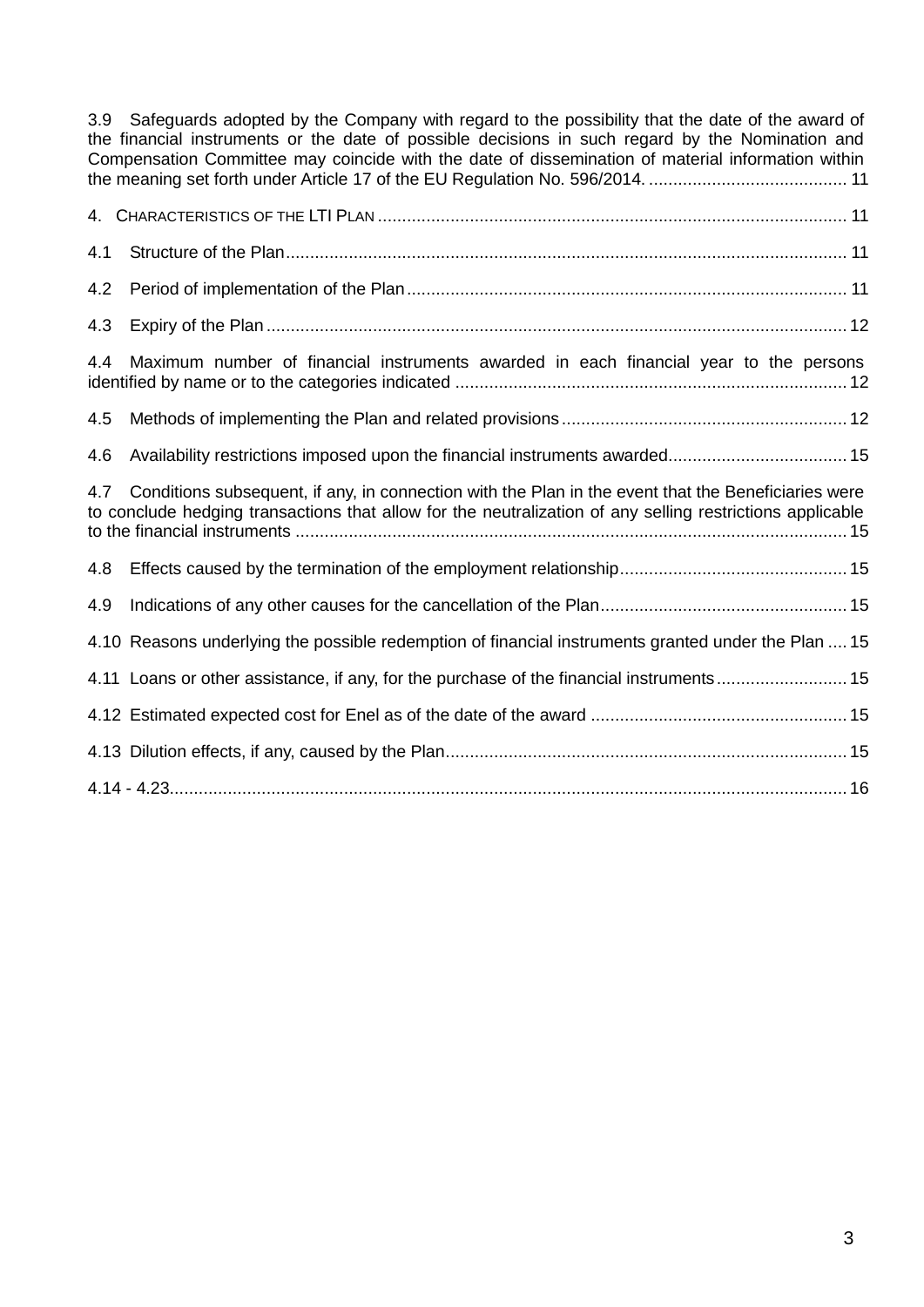# <span id="page-3-0"></span>**GLOSSARY**

Where used in this information document, the following terms shall have the meanings set forth below.

| <b>Nomination and</b><br><b>Compensation</b><br><b>Committee</b>                               | The Committee of Enel, currently comprised exclusively of<br>Independent Directors, having, <i>inter alia</i> , consultative and<br>proposing functions in connection with the remuneration of<br>Directors and Executives with Strategic Responsibilities.                                                                                                                                                     |  |  |  |
|------------------------------------------------------------------------------------------------|-----------------------------------------------------------------------------------------------------------------------------------------------------------------------------------------------------------------------------------------------------------------------------------------------------------------------------------------------------------------------------------------------------------------|--|--|--|
| <b>Beneficiaries</b>                                                                           | The managers of Enel and/or of companies controlled by Enel<br>pursuant to Article 2359 of the Italian Civil Code who are<br>beneficiaries of the Plan.                                                                                                                                                                                                                                                         |  |  |  |
| <b>Executives with</b><br><b>Strategic</b><br><b>Responsibilities</b>                          | The executives that report directly to the Chief Executive Officer<br>of Enel who (depending upon the composition, frequency of<br>meetings and matters discussed within the management<br>committees involving the top management) effectively make,<br>together with the Chief Executive Officer, the decisions that are<br>considered key for the Group.                                                     |  |  |  |
| <b>Information Document</b>                                                                    | This document drawn pursuant to and for purposes of Article 84-<br>bis, paragraph 1, of the Issuers' Regulation.                                                                                                                                                                                                                                                                                                |  |  |  |
| <b>Enel or the Company</b>                                                                     | Enel S.p.A.                                                                                                                                                                                                                                                                                                                                                                                                     |  |  |  |
| Group                                                                                          | Enel and its controlled companies pursuant to Article 2359 of the<br>Italian Civil Code.                                                                                                                                                                                                                                                                                                                        |  |  |  |
| <b>EUROSTOXX Utilities</b><br>Index - EMU (Euro<br>Area/Economic and<br><b>Monetary Union)</b> | The Index managed by STOXX Ltd. and including the most<br>relevant utilities companies listed in Euro Area countries (EMU).<br>As of the date of the present document, such index includes<br>A2A, E.On, EDF, EDP, Enagas, Endesa, Enel, Engie, Fortum,<br>Gas Natural, Iberdrola, Innogy, Italgas, Red Electrica, Rubis,<br>Rwe, Snam Rete Gas, Suez Environnement, Terna, Uniper and<br>Veolia Environnement. |  |  |  |
| <b>LTI Plan</b>                                                                                | The Long-Term Incentive Plan adopted by the Company for year<br>2018.                                                                                                                                                                                                                                                                                                                                           |  |  |  |
| <b>Issuers' Regulation</b>                                                                     | The Regulation adopted by Consob with Resolution No. 11971<br>May 14, 1999, as subsequently amended<br>dated<br>and<br>supplemented.                                                                                                                                                                                                                                                                            |  |  |  |
| <b>Return</b><br>on<br><b>Capital</b><br>(ROACE)                                               | <b>Average</b> Ratio between Ordinary EBIT (Ordinary Operating Results) and<br><b>Employed</b> average net invested capital.                                                                                                                                                                                                                                                                                    |  |  |  |
| <b>Total</b><br><b>Return (TSR)</b>                                                            | Shareholders Index that measures the total return on a share, by taking the<br>sum of the following components:                                                                                                                                                                                                                                                                                                 |  |  |  |
|                                                                                                | capital gain: ratio between the change in the market price of<br>(i)<br>the share (difference between the price determined at the<br>end and at the beginning of the relevant period) and the<br>market price determined at the beginning of the period itself;                                                                                                                                                 |  |  |  |
|                                                                                                | (ii) dividends reinvested: impact of all dividends paid and<br>reinvested in the share as of the ex-dividend date.                                                                                                                                                                                                                                                                                              |  |  |  |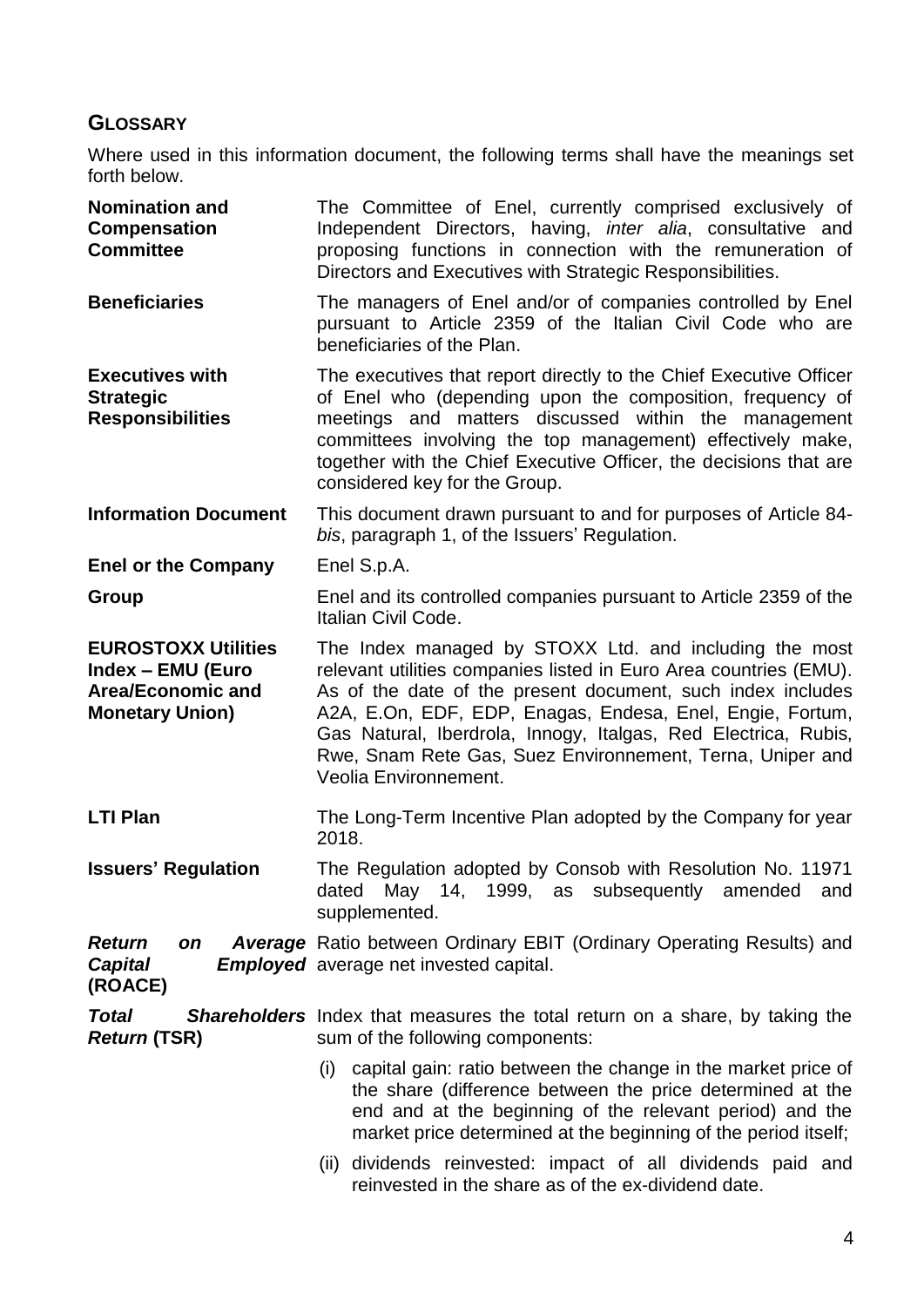**Consolidated Financial Act**  Legislative Decree No. 58 of February 24, 1998.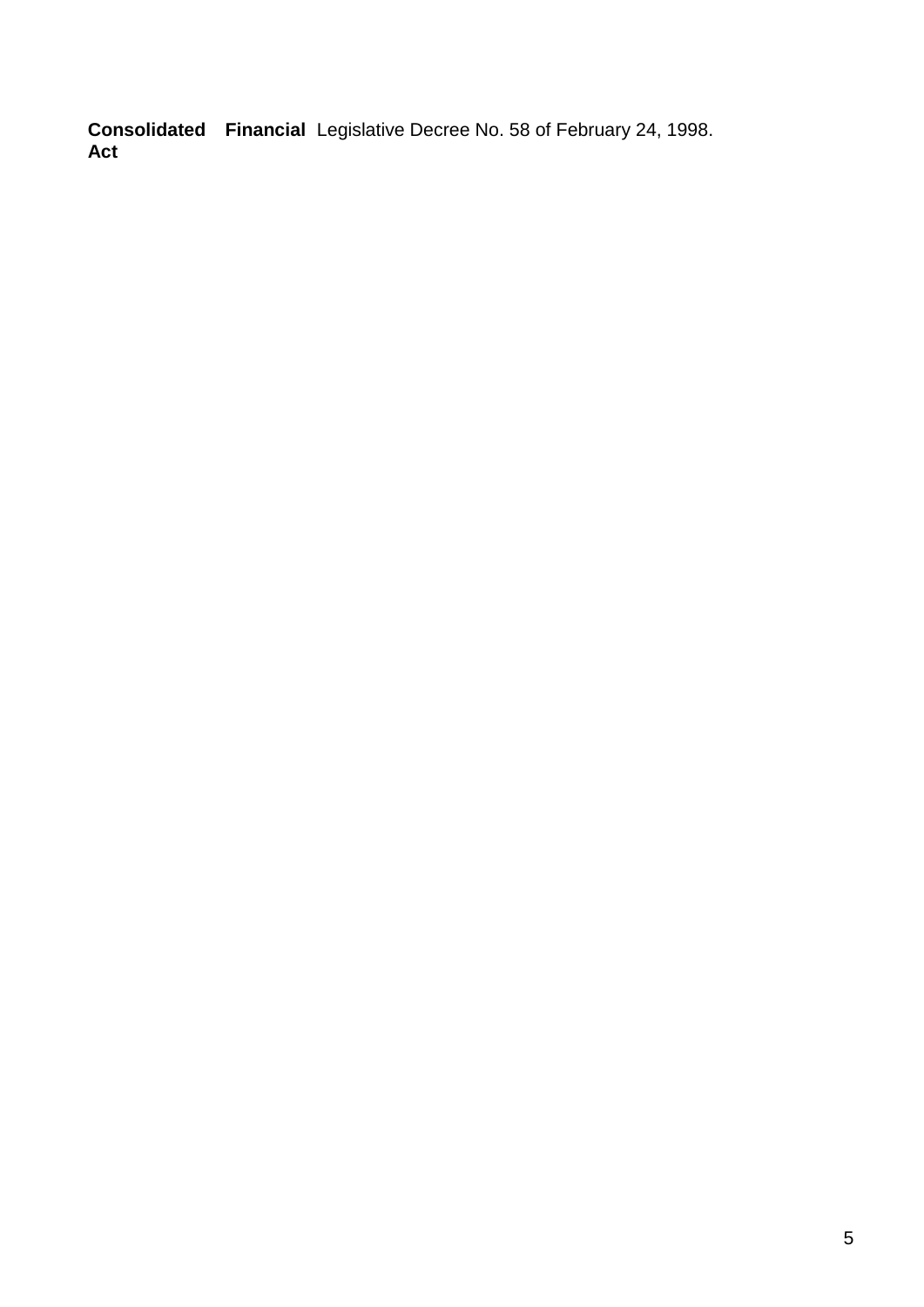#### <span id="page-5-0"></span>**INTRODUCTION**

The Information Document, drawn in accordance with Article 84-*bis*, paragraph 1, of the Issuers' Regulation, is published in order to provide the Company's shareholders and the market with an extensive and detailed information on the proposal to adopt the LTI Plan.

The LTI Plan, while not providing for the award of financial instruments in favor of the Beneficiaries, does envisage the possible disbursement to them of a monetary incentive that varies, *inter alia*, on the basis of the level of achievement of the Total Shareholders' Return, measured with reference to the trend in the Enel share over the reference three years (2018- 2020) as compared with that of the EUROSTOXX Utilities Index – EMU.

Due to these characteristics, the LTI Plan may be qualified as a "*compensation plan based upon financial instruments*" pursuant to Article 114-*bis*, paragraph 1, of the Consolidated Financial Act and, as such, it is subject to the approval of the ordinary Shareholders' Meeting to be held on May 24, 2018 on a single call.

The Information Document is available to the public at Enel's registered office (in Rome, Viale Regina Margherita No. 137), as well as on the Company's website [\(www.enel.com\)](http://www.enel.com/) and on the mechanism for the central storage "eMarket Storage" [\(www.emarketstorage.com\)](http://www.emarketstorage.com/).

#### <span id="page-5-1"></span>**1. BENEFICIARIES**

#### <span id="page-5-2"></span>**1.1 Indication by name of the Beneficiaries of the LTI Plan who are members of the Board of Directors of Enel**

The LTI Plan includes among its Beneficiaries the Chief Executive Officer/General Manager, Francesco Starace.

#### <span id="page-5-3"></span>**1.2 Indication of the categories of employees or collaborators of Enel and of the Group which are Beneficiaries of the LTI Plan**

Approximately 250 managers of the Company and/or companies controlled by Enel pursuant to Article 2359 of the Italian Civil Code, including the General Manager (who is also the Chief Executive Officer) of Enel, who hold positions that are most directly responsible for the company's results or who are of strategic interest, are the Beneficiaries of the Plan. Among such managers are also included those belonging to the Business Line "Global Infrastructure and Networks", as well as to the "Iberia", "South America" and "Europe and North Africa" Regions in favor of some of which are established specific objectives linked to the relevant activities of the abovementioned Business Lines and Regions, taking into consideration the requirement to carry on the business on an autonomous basis and the compliance with the unbundling laws in force.

It should be noted that some of the managers who are Beneficiaries of the LTI Plan are currently members of the boards of directors of companies controlled by Enel pursuant to Article 2359 of the Italian Civil Code. Such executives are not indicated by name as described in paragraph 1.1 above since the award under the Plan does not depend on the offices held by them in the above-mentioned companies, since such award is determined solely on the basis of their managerial role within the Group.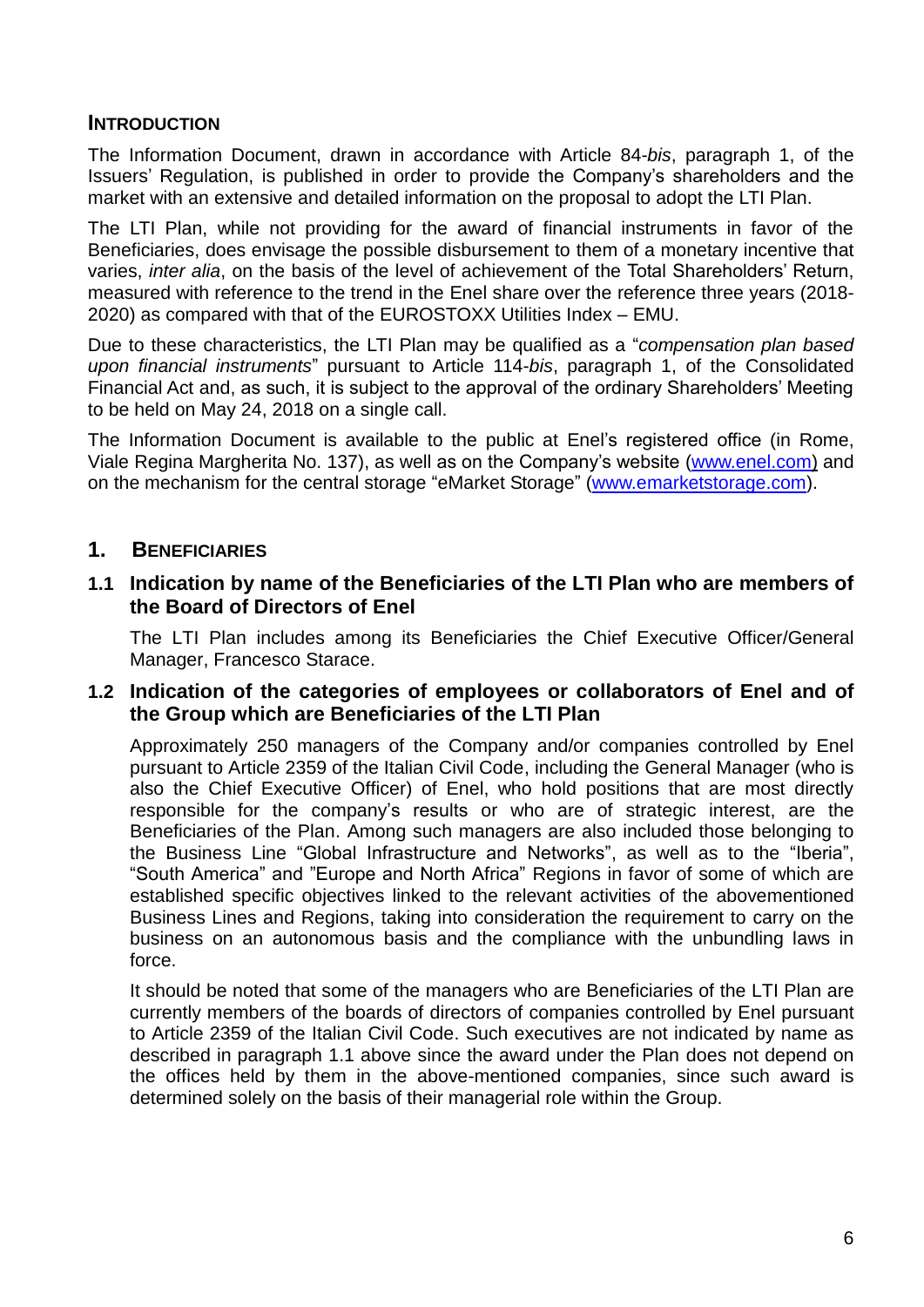<span id="page-6-0"></span>**1.3 Indication by name of the Beneficiaries of the LTI Plan who are general managers or executives with strategic responsibilities (in case they have received during the financial year a total compensation exceeding the highest compensation granted to the members of the Board of Directors)**

The LTI Plan includes among its Beneficiaries the General Manager (who is also Chief Executive Officer) of Enel, Francesco Starace.

#### <span id="page-6-1"></span>**1.4 Description and numerical indication of the Beneficiaries of the LTI Plan who are executives with strategic responsibilities and any other possible categories of employees or collaborators for whom diverse characteristics of the plan apply**

In addition to the paragraph 1.2 above, the LTI Plan includes among its Beneficiaries the managers who are currently "executives with strategic responsibilities" as defined under article 65, paragraph 1-*quater*, of the Issuers' Regulation. Reference is made to the heads of:

- the "Administration, Finance and Control" and "Human Resources and Organization" Holding Functions, as well as of the "Global Procurement" Function which pertains to the Global Service Functions;
- the Global Business Lines "Global Thermal Generation", "Global Infrastructure and Networks", "Global Trading", "Global Renewable Energies" and "Enel X";
- the "Italy", "Iberia", "South America" and "Europe and North Africa" Country and Region,

for a total of 12 executive positions.

It should be noted that the incentive scheme envisaged under the LTI Plan is the same for all Beneficiaries, and only differentiates on the basis of the percentage of the incentive granted and of the performance scale for each objective. In particular, the assigned incentive percentage rises on the basis of the role held by the Beneficiaries and the responsibilities assigned to them. In relation to the performance scale, the LTI Plan provides that, when the second over-performance threshold of each target is reached, it should be granted (i) to the Chief Executive Officer/General Manager a premium equivalent to 280% of the base amount; (ii) to the other Beneficiaries, a premium equivalent to 180% of the base amount assigned to each of them.

# <span id="page-6-2"></span>**2. REASONS SUPPORTING THE ADOPTION OF THE PLAN**

#### <span id="page-6-3"></span>**2.1 Objectives to be achieved through the Plan**

The Plan is aimed at:

- aligning the interests of the Beneficiaries of the Plan with the pursuit of the priority goal consisting in the creation of value for shareholders over the medium/longterm;
- encouraging the management's commitment to achieving common objectives at the Group level, while in the meantime promoting the coordination and integration of the activities of the various companies belonging to the Group;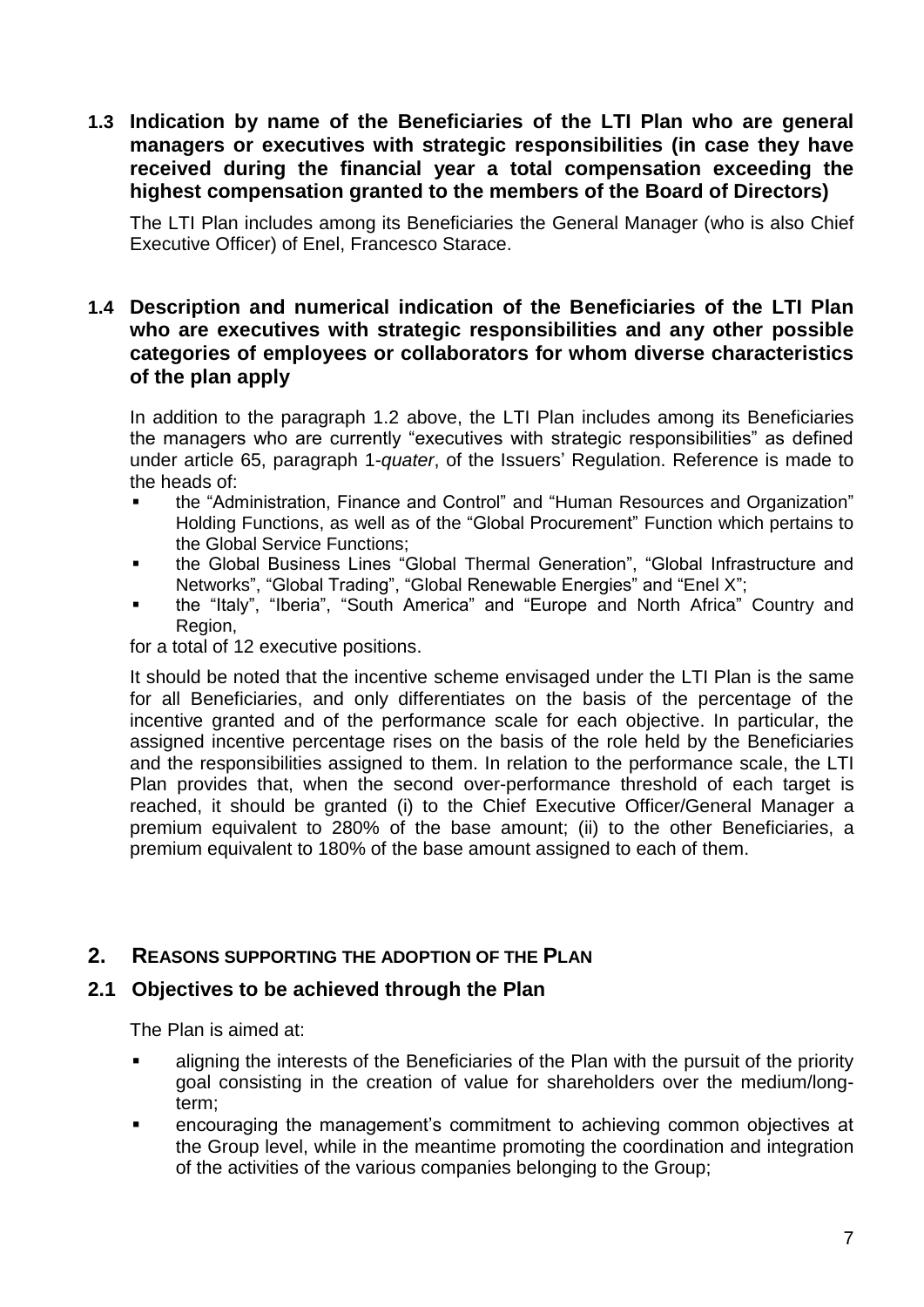- promoting the loyalty of the Beneficiaries of the Plan, and in particular promoting the retention of those who hold "key" positions within the Group;
- safeguarding the Company's competitiveness on the labor market.

#### <span id="page-7-0"></span>**2.2 Key variables and performance indicators considered for purposes of awarding incentives under the Plan**

The Plan envisages the disbursement of a monetary incentive, the amount of which may vary depending upon the level of achievement of three-year performance objectives, from 0 (and therefore if none of the objectives is achieved, no incentive is awarded) up to a maximum of 280% or 180% of the base amount, respectively for the Chief Executive Officer/General Manager or for the other Beneficiaries. The following table indicates the performance objectives upon which the disbursement of incentives under the LTI Plan are conditioned, as well as the related weight:

| <b>Performance objective</b>                                                           | <b>Weight</b> |
|----------------------------------------------------------------------------------------|---------------|
| Average TSR of Enel vs average TSR of the EUROSTOXX Utilities Index -<br>EMU 2018-2020 | 50%           |
| Cumulative ROACE over the three years 2018-2020                                        | 40%           |
| $CO2$ grams emissions per equivalent KWh produced by the Group in 2020(1)              | 10%           |

The choice to condition the LTI Plan upon the prior achievement of specific performance objectives aims at fully aligning the Beneficiaries' interests with those of the shareholders. In addition, such objectives, which apply in an identical manner to all Beneficiaries of the Plan, have a three-year timeline in order to encourage the consolidation of results and the enhancement of the intended long-term characteristics of the Plan.

For further information on the performance objectives upon which the exercise of the incentive right under the LTI Plan is conditioned, see paragraph 4.5 below.

# <span id="page-7-1"></span>**2.3 Criteria for determining the amount to be awarded**

The amount to be awarded to each Beneficiary of the Plan will be determined by taking as a reference a percentage of the fixed remuneration; this percentage is identified on the basis of each Beneficiary's category. For this purpose, the Beneficiaries of the Plan are divided into 4 categories, which provide for the disbursement of a base monetary incentive ranging between 30% and 100% of fixed remuneration (in the event of achievement of the target level referred to in paragraph 4.5 below), in line with the principles of the remuneration policy of Enel. The latter provide that:

- there must be an adequate balance between the fixed component and the variable component and, within the latter, between the short-term and the longterm variable components;
- the fixed component must be sufficient to remunerate the work done by the person involved (taking into account the responsibilities assigned to the latter) in the event that the variable component was not disbursed due to the failure to achieve the performance objectives;
- the incentive percentage must rise on the basis of the role held and the responsibilities assigned.

<sup>1</sup> ( 1 ) Emissions from the Group's plants' production.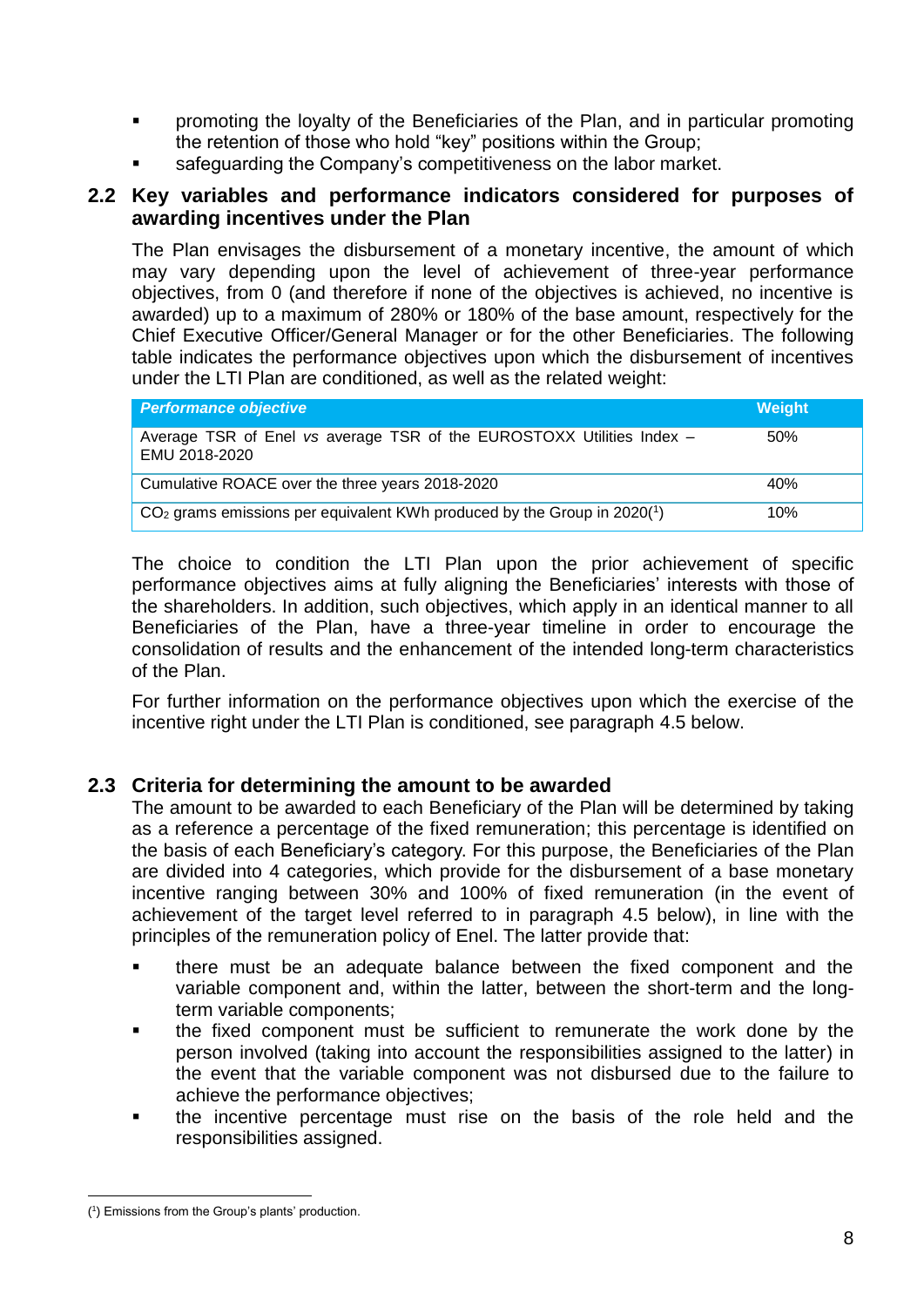In particular, it should be noted that the monetary incentive disbursable to the Chief Executive Officer/General Manager may amount to 100% of the fixed remuneration in the event that the target level is achieved, or to 280% of such remuneration in the event that the maximum level of over-performance is achieved.

If the performance objectives are not achieved, no monetary incentive under the LTI Plan will be disbursed.

#### <span id="page-8-0"></span>**2.4 Reasons underlying the possible decision to award compensation plans based upon financial instruments not issued by Enel**

Not applicable.

#### <span id="page-8-1"></span>**2.5 Material tax and accounting implications**

The sums paid in connection with the Plan are taken into account to a normal extent in determining the taxable income of recipients and are subject to the ordinary social security regime applicable to compensation paid in cash.

#### <span id="page-8-2"></span>**2.6 Support, if any, for the Plan from the Special Fund aimed at incentivizing workers' shareholdings in companies ("***Fondo speciale per l'incentivazione della partecipazione dei lavoratori nelle imprese***"), pursuant to Article 4, paragraph 112, of Law No. 350 dated December 24, 2003**

Not applicable.

#### <span id="page-8-3"></span>**3. APPROVAL PROCESS AND TIMEFRAME FOR THE AWARD OF THE LTI PLAN**

#### <span id="page-8-4"></span>**3.1 Powers and functions delegated by the Shareholders' Meeting to the Board of Directors for the implementation of the LTI Plan**

During the ordinary Shareholders' Meeting of Enel called to resolve upon the LTI Plan, it will be proposed to grant to the Board of Directors, with the faculty to sub-delegate, the broadest powers necessary to effectively implement the same Plan, to be exercised in accordance with the principles established by the present Information Document, as provided under the explanatory report drawn by the Board of Directors in accordance with article 125-*ter* of the Consolidated Financial Act, made available to the public at the registered office of Enel (in Rome, Viale Regina Margherita No. 137), on the Company's website at [www.enel.com](http://www.enel.com/) and on the authorized storage mechanism called "eMarket Storage" [\(www.emarketstorage.com\)](http://www.emarketstorage.com/).

#### <span id="page-8-5"></span>**3.2 Subjects in charge for managing the Plan**

The corporate body responsible for decisions related to the LTI Plan – without prejudice to the prerogatives of the Shareholders' Meeting – is the Company's Board of Directors, which oversees the day-to-day management of the Plan, in accordance with the provisions of the relevant implementation rules.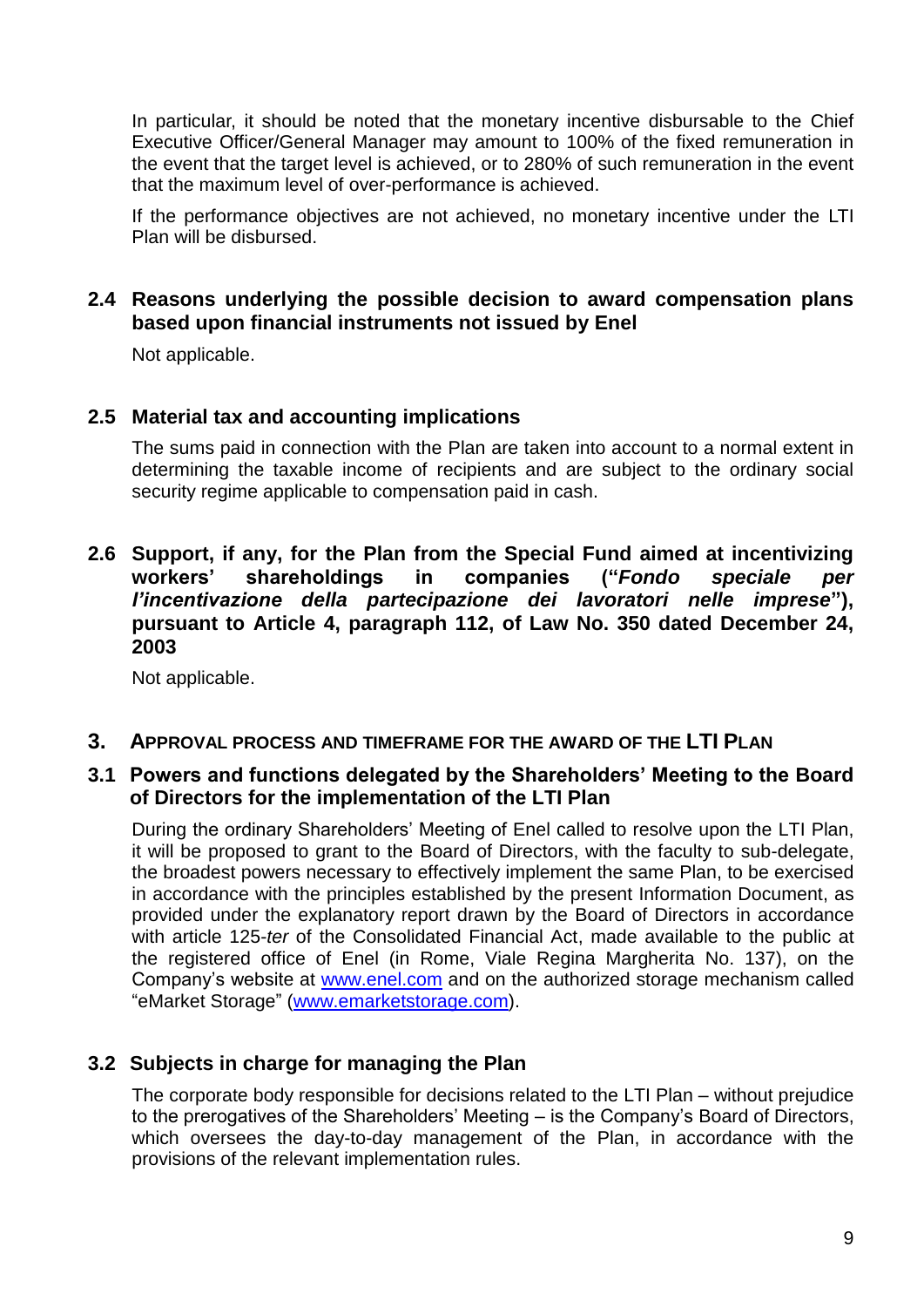From a strictly operating standpoint, the Plan is managed by the "Human Resources and Organization" Function.

# <span id="page-9-0"></span>**3.3 Existing Procedures for reviewing the Plan**

No procedures exist for reviewing the LTI Plan, without prejudice for the Nomination and Compensation Committee to propose to the Board of Directors possible changes to the level of achievement of the performance objectives in the event of material changes in the Group's perimeter or in the relevant accounting standards to be used in the calculation of the ROACE objective. It is agreed that the Chief Executive Officer/General Manager, since he is a Beneficiary of the Plan, will not take part in any board discussions and resolutions concerning this matter.

#### <span id="page-9-1"></span>**3.4 Procedures for determining the availability and award of financial instruments**

The LTI Plan does not provide for the award of financial instruments.

#### <span id="page-9-2"></span>**3.5 Role played by each Director in determining the Plan's characteristics**

The entire process of defining the LTI Plan's characteristics was carried out on a jointly basis and with the proposing and consultative support of the Nomination and Compensation Committee, in accordance with the recommendations set forth in the Corporate Governance Code and the best corporate governance practices in this area. It should also be noted that the resolution through which the Board of Directors adopted the scheme of the LTI Plan to be submitted to the Shareholders' Meeting for approval was unanimously approved; the Chief Executive Officer, since he is one of the Beneficiaries of the Plan, did not take part in the discussion and resolution on the Plan itself.

#### <span id="page-9-3"></span>**3.6 Date of the decision made by the competent body to propose the Plan to the Shareholders' Meeting approval and of the proposal, if any, by the Nomination and Compensation Committee**

The decision of the Board of Directors to submit the LTI Plan to the Shareholders' Meeting for approval is dated April 18, 2018, upon prior approval of the scheme of the same Plan on the same date. The proposal of the Nomination and Compensation Committee on the scheme of the LTI Plan is dated December 13, 2017, with regard to its structure, and February 13, 2018 with regard to the incentive curves.

#### <span id="page-9-4"></span>**3.7 Date of the decision made by the competent body on the award of financial instruments and of the proposal, if any, submitted by the Nomination and Compensation Committee**

Not applicable.

#### <span id="page-9-5"></span>**3.8 Market price registered on the above-mentioned dates, for the financial instruments on which the Plan is based**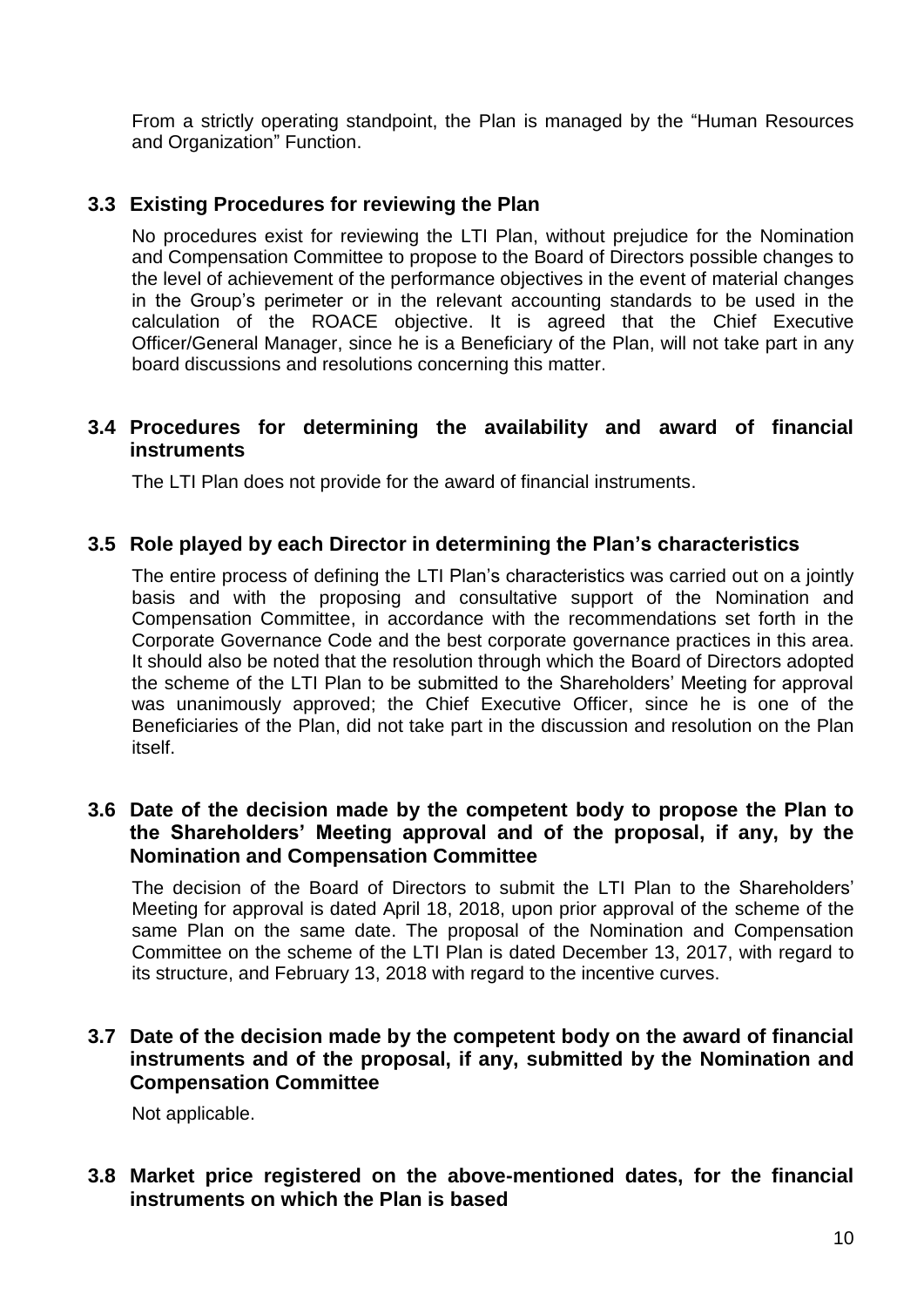Set forth below is the market price of the Company's shares registered on the dates indicated in paragraph 3.6 above:

- reference price of the Enel share registered on the *Mercato Telematico Azionario* organized and managed by Borsa Italiana S.p.A. on December 13, 2017: Euro 5.43;
- reference price of the Enel share registered on the *Mercato Telematico Azionario* organized and managed by Borsa Italiana S.p.A. on February 13, 2018: Euro 4.65.
- reference price of the Enel share registered on the *Mercato Telematico Azionario* organized and managed by Borsa Italiana S.p.A. on April 18, 2018: Euro 5.19.

#### <span id="page-10-0"></span>**3.9 Safeguards adopted by the Company with regard to the possibility that the date of the award of the financial instruments or the date of possible decisions in such regard by the Nomination and Compensation Committee may coincide with the date of dissemination of material information within the meaning set forth under Article 17 of the EU Regulation No. 596/2014.**

Not applicable.

# <span id="page-10-1"></span>**4. CHARACTERISTICS OF THE LTI PLAN**

#### <span id="page-10-2"></span>**4.1 Structure of the Plan**

The LTI Plan consists of the award of a monetary incentive that may vary, depending upon the level of achievement of three-year performance objectives upon which the Plan is conditioned (see paragraph 4.5 below), from 0 (and therefore in the event that none of the objectives is achieved, no incentive would be awarded) up to 280% or to 180% of the base value respectively for the Chief Executive Officer/General Manager or for the other Beneficiaries.

# <span id="page-10-3"></span>**4.2 Period of implementation of the Plan**

The exercise of the LTI Plan is conditioned upon the achievement of specific performance objectives over three-year period 2018-2020 (the "performance period", coinciding with the "vesting period"). If such objectives are achieved, the Plan may be exercised with respect to 30% in 2021 and, with respect to the remaining 70%, in the following year. In fact, the disbursement of a significant portion of the long-term remuneration (equal to 70% of the total) is deferred to the second financial year after the relevant three-years period of the LTI Plan ("deferred payment").



**Chronology of the LTI Plan**

(\*) In the event that the performance objectives are achieved.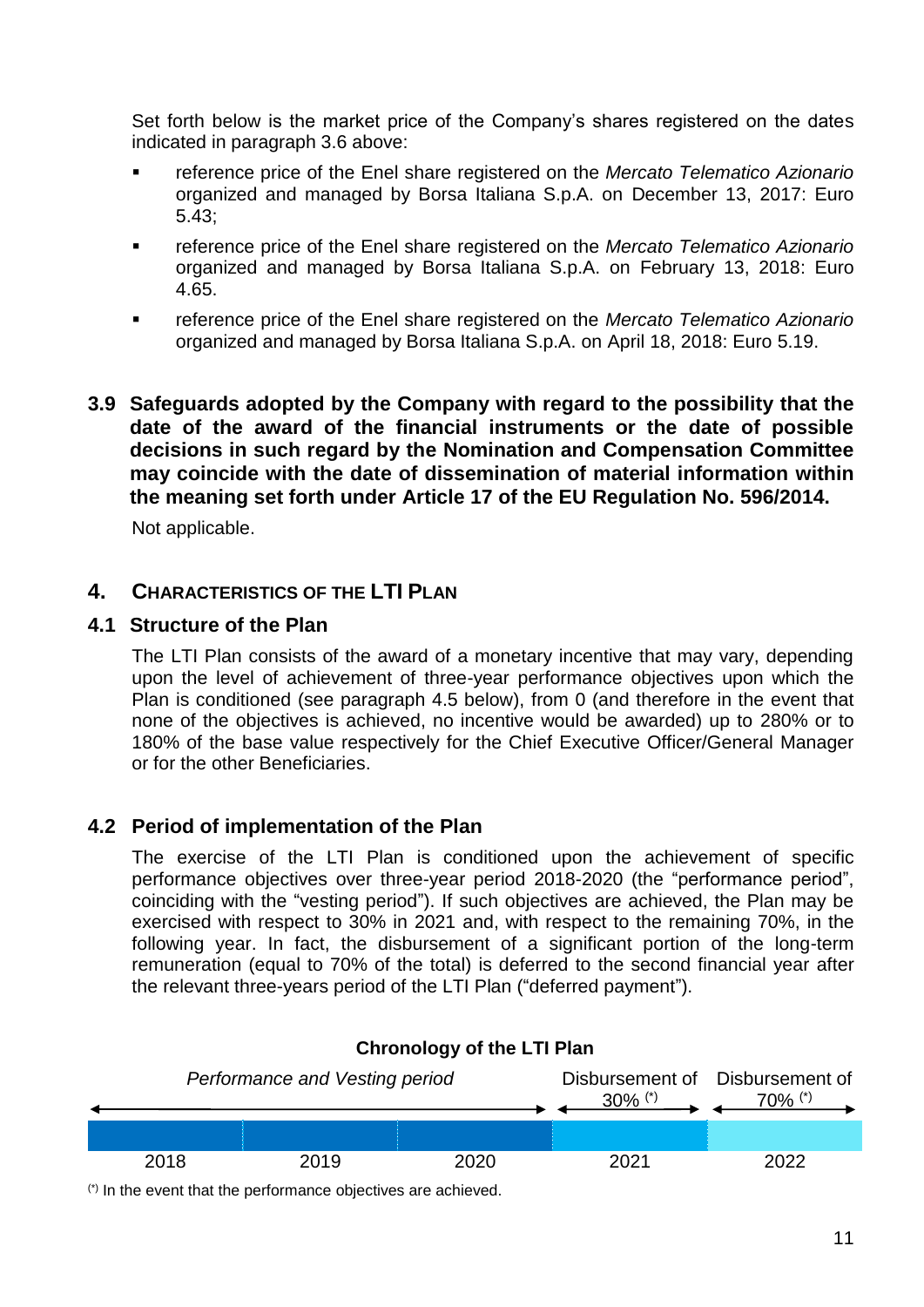# <span id="page-11-0"></span>**4.3 Expiry of the Plan**

The LTI Plan will expire in 2022.

# <span id="page-11-1"></span>**4.4 Maximum number of financial instruments awarded in each financial year to the persons identified by name or to the categories indicated**

Not applicable.

#### <span id="page-11-2"></span>**4.5 Methods of implementing the Plan and related provisions**

The exercise of the LTI Plan is conditioned upon the achievement of the following performance objectives:

| <b>Performance objective</b>                                                                              | Weight |
|-----------------------------------------------------------------------------------------------------------|--------|
| Average $TSR(2)$ of Enel vs average TSR of the EUROSTOXX Utilities Index –<br>EMU in the period 2018-2020 | .50%   |
| Cumulative ROACE for the three years 2018-2020 (3)                                                        | 40%    |
| $CO2$ grams emissions per equivalent KWh produced by the Group in 2020(4)                                 | 10%    |

The objective related to TSR will be measured on the basis of the performance scale set forth below (with a linear interpolation between the different thresholds). If the performance does not reach the pre-established minimum threshold, no bonus will be awarded.

| <b>Enel's TSR</b><br>exceeding<br>115% of the<br>Index's TSR | <b>Enel's TSR</b><br>between 110%<br>and 115% of the<br>Index's TSR | <b>Enel's TSR</b><br>between 100%<br>and 110% of the<br>Index's TSR | <b>Enel's TSR</b><br>between 90%<br>and 100% of the<br>Index's TSR | <b>Enel's TSR lower</b><br>than 90% of the<br>Index's TSR |
|--------------------------------------------------------------|---------------------------------------------------------------------|---------------------------------------------------------------------|--------------------------------------------------------------------|-----------------------------------------------------------|
| 280%/180%(5)                                                 | 150%                                                                | $100\%$                                                             | .50%                                                               | 0%                                                        |

In case the absolute TSR of Enel share in the relevant three-years period is negative, the incentive due to the management (if any) is reduced – on the basis of a regressive scale – of the same negative percentage of the absolute TSR of Enel share, multiplied for a constant value equal to 1.5.

<sup>&</sup>lt;u>.</u> ( 2 ) The average *Total Shareholders Return* (TSR) of Enel and of the EUROSTOXX Utilities Index – EMU is calculated as average value of the TSR in the one-month period preceding the start date and the end date of the performance period (January 1, 2018 – December 31, 2020), in order to sterilize any volatility that may be present on the market.

<sup>(</sup> 3 ) The ROACE is calculated as the *ratio* between Ordinary EBIT (Ordinary Operating Results) and average NIC (Net Invested Capital), the latter being determined as the average between the figures at the beginning and at the end of the relevant year. The Ordinary EBIT does not include the items which cannot be referred to the ordinary business, including the asset write-downs due to impairment considered as extraordinary for the purpose of determining the Group ordinary net income. For the final assessment, the (positive and negative) impacts arising from the exchange rate differential compared to the assumptions of the Business Plan will be sterilized. Moreover, the final assessment shall be made taking into account the impacts of the new international accounting standards in force starting from January 1, 2018.

The NIC does not include the Discontinued Operations and the effect of the asset write-downs due to impairment, that has been sterilized for determining the Ordinary EBIT's value as specified above. Moreover, the final assessment shall be made taking into account the impacts of the new international accounting standards in force starting from January 1, 2018.

For the final assessment, the Nomination and Compensation Committee shall be provided with information on the extraordinary transactions that, based on the management's judgement, could have affected the value of the relevant KPI, in order to assess their possible sterilization.

<sup>(</sup> 4 ) Emissions from the Group's plants' production.

 $(5)$  The LTI Plan provides that, when the second over-performance threshold of target is reached, it should be granted (i) to the Chief Executive Officer/General Manager a premium equivalent to 280% of the base amount; (ii) to the other Beneficiaries, a premium equivalent to 180% of the base amount assigned to them.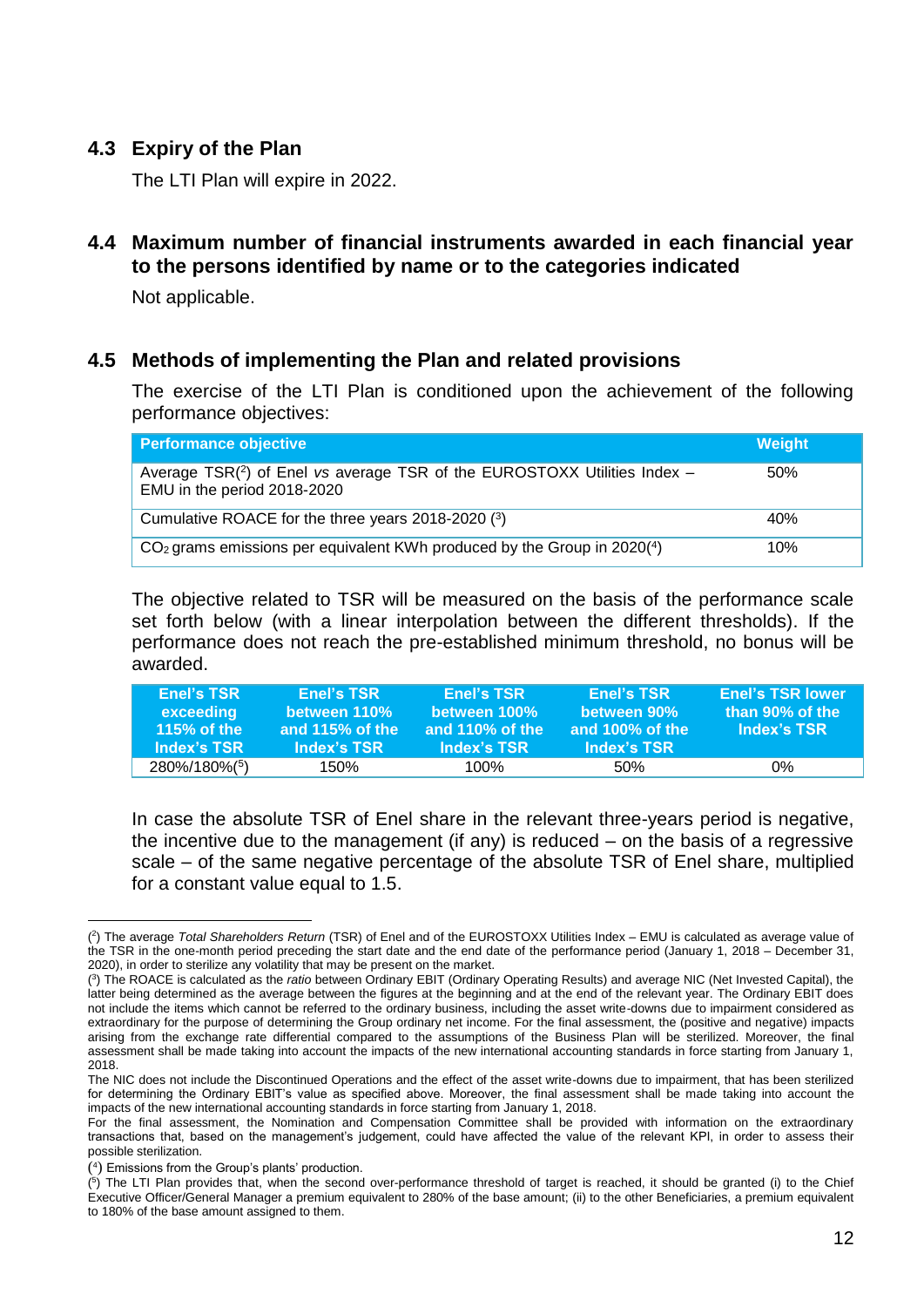Please find here below a schedule which provides for certain simulations concerning the application of the aforementioned regressive scale, with specific reference to the Chief Executive Officer/General Manager.

| <b>Achieved targets</b>             | <b>Incentive in case</b><br>of Enel absolute<br>TSR > 0% | <b>Regressive scale</b><br>multiplier | Incentive in case of Enel<br>absolute TSR < 0% |        |        |        |  |
|-------------------------------------|----------------------------------------------------------|---------------------------------------|------------------------------------------------|--------|--------|--------|--|
|                                     |                                                          |                                       | $-5%$                                          | $-10%$ | $-15%$ | $-20%$ |  |
| Enel TSR > 115% Index TSR           | 280%                                                     | 1.5                                   | 259%                                           | 238%   | 217%   | 196%   |  |
| Enel TSR between 110% and<br>115%   | 150%                                                     | 1.5                                   | 139%                                           | 128%   | 116%   | 105%   |  |
| Enel TSR between 100% and<br>110%   | 100%                                                     | 1.5                                   | 93%                                            | 85%    | 78%    | 70%    |  |
| Enel TSR between 90% and<br>$100\%$ | 50%                                                      | 1.5                                   | 46%                                            | 43%    | 39%    | 35%    |  |
| Enel TSR $<$ 90% Index              | 0%                                                       | 1.5                                   | 0%                                             | 0%     | 0%     | 0%     |  |

Furthermore, please find here below a schedule which provides for the same simulations concerning the application of the aforementioned regressive scale with regard to the Beneficiaries other than the Chief Executive Officer/General Manager.

| <b>Achieved targets</b>             | Incentive in case<br>of Enel absolute<br>$TSR > 0$ % | <b>Regressive scale</b><br>multiplier |       |        | Incentive in case of Enel<br>absolute $TSR < 0\%$ |        |
|-------------------------------------|------------------------------------------------------|---------------------------------------|-------|--------|---------------------------------------------------|--------|
|                                     |                                                      |                                       | $-5%$ | $-10%$ | $-15%$                                            | $-20%$ |
| Enel TSR $>$ 115% Index TSR         | 180%                                                 | 1.5                                   | 167%  | 153%   | 140%                                              | 126%   |
| Enel TSR between 110% and<br>115%   | 150%                                                 | 1.5                                   | 139%  | 128%   | 116%                                              | 105%   |
| Enel TSR between 100% and<br>110%   | 100%                                                 | 1.5                                   | 93%   | 85%    | 78%                                               | 70%    |
| Enel TSR between 90% and<br>$100\%$ | 50%                                                  | 1.5                                   | 46%   | 43%    | 39%                                               | 35%    |
| Enel $TSR < 90\%$ Index             | 0%                                                   | 1.5                                   | 0%    | 0%     | 0%                                                | 0%     |

The objective linked to ROACE will be measured on the basis of the performance scale set forth below (with a linear interpolation between the different thresholds). If the performance does not reach the access threshold, no bonus will be awarded.

| <b>Objective</b>                                         | <b>Access</b><br>threshold | Target | Over I | <b>Over II</b> |
|----------------------------------------------------------|----------------------------|--------|--------|----------------|
| <b>Cumulative ROACE</b><br>for three years 2018-<br>2020 | 36.4%                      | 37.5%  | 38.0%  | 38.6%          |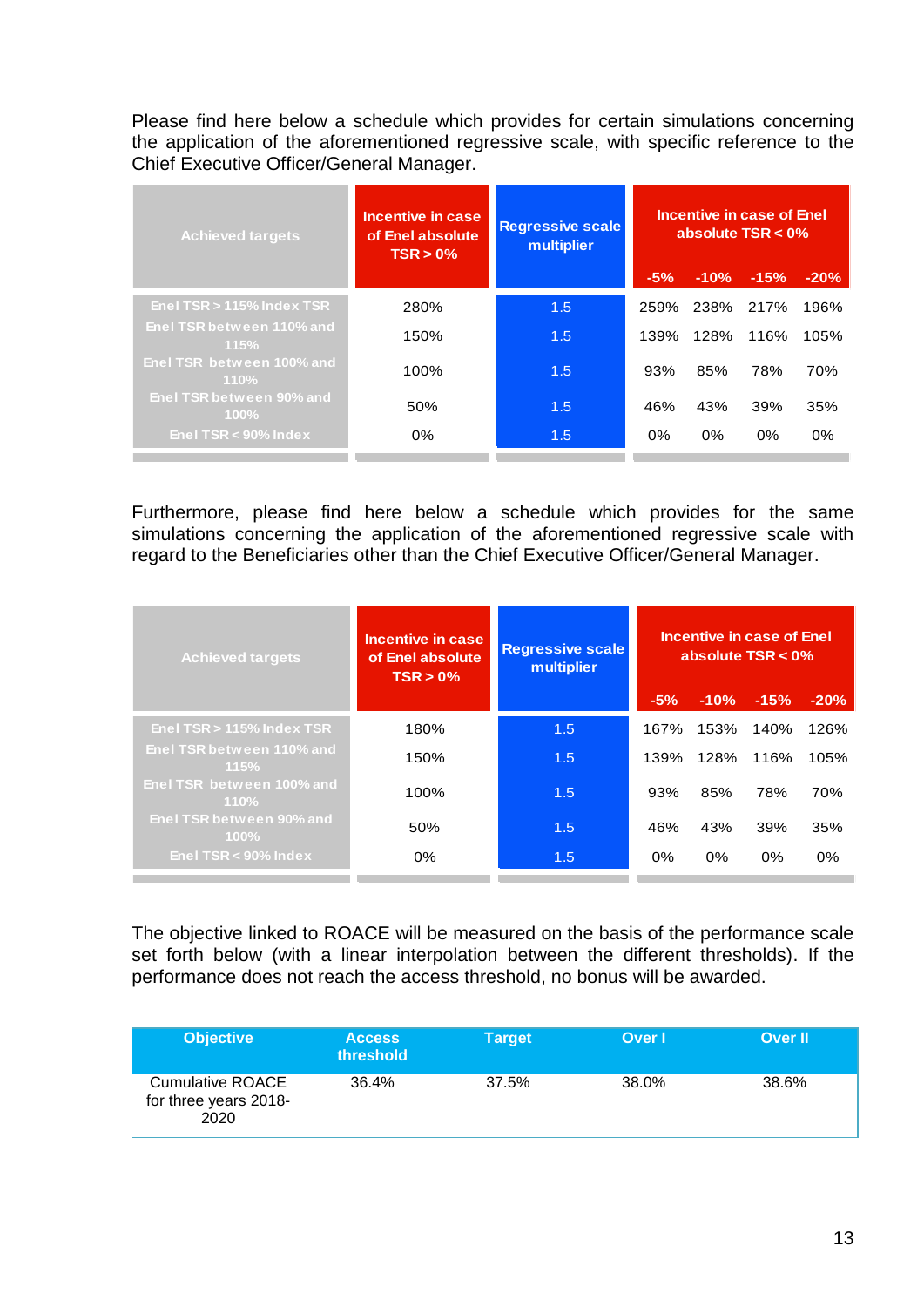The objective linked to  $CO<sub>2</sub>$  emissions will be measured on the basis of the performance scale set forth below (with a linear interpolation between the different thresholds). If the performance does not reach the access threshold, no bonus will be awarded.

| <b>Objective</b>                                          | <b>Access</b><br>threshold | <b>Target</b> | Over I     | <b>Over II</b> |
|-----------------------------------------------------------|----------------------------|---------------|------------|----------------|
| $CO2$ Emissions<br>$(gCO2/KWheq)$ of the<br>Group in 2020 | $\leq$ 380                 | $\leq$ -350   | $\leq$ 340 | $\leq$ -330    |

Upon the achievement of the access threshold or of the target, it is envisaged, respectively, that a sum equal to 50% or 100% of the base amount would be disbursed, while upon the achievement of the over-performance, a sum equal to (i) 150% (Over I) or (ii) 280% (for the Chief Executive Officer/General Manager) or 180% (for other Beneficiaries) of the base amount would be disbursed (Over II), as indicated here below:



Therefore if, for example:

- all the objectives (TSR, ROACE and  $CO<sub>2</sub>$  emissions) were to reach the target level, the remuneration disbursable in favor of the Chief Executive Officer/General Manager would amount to 100% of the fixed remuneration;
- the only objective achieved was the TSR, at a level equal to the access threshold, the remuneration disbursable in favor of the Chief Executive Officer/General Manager would be equal to 25% of the fixed remuneration.

The Company is entitled to claim-back the variable remuneration (both short-term and long-term) paid (or to withhold the variable remuneration subject to deferral), if it is found to have been disbursed or calculated on the basis of data which later turn out to be clearly erroneous (clawback and *malus* clause).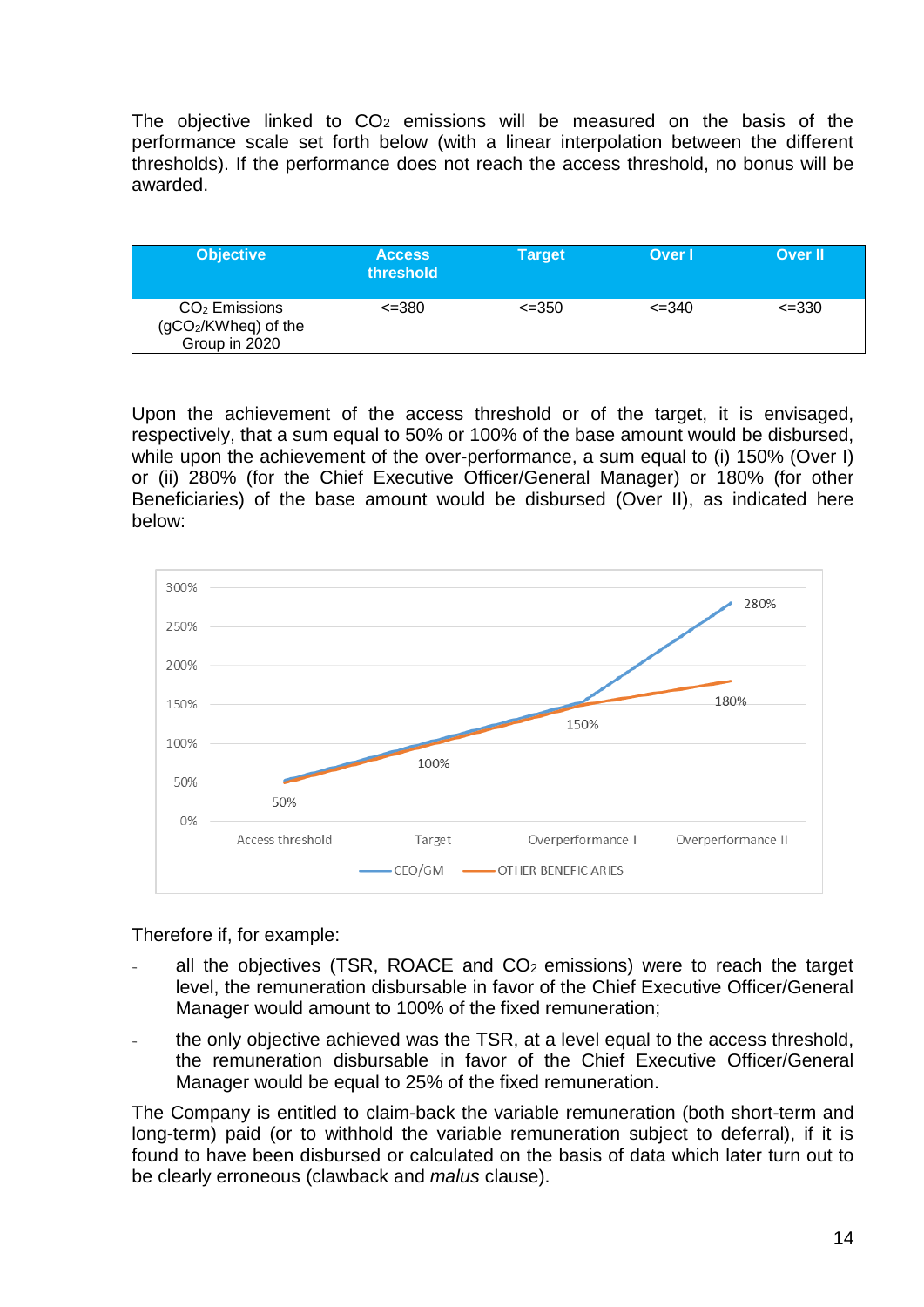- <span id="page-14-0"></span>**4.6 Availability restrictions imposed upon the financial instruments awarded**  Not applicable.
- <span id="page-14-1"></span>**4.7 Conditions subsequent, if any, in connection with the Plan in the event that the Beneficiaries were to conclude hedging transactions that allow for the neutralization of any selling restrictions applicable to the financial instruments**

Not applicable.

#### <span id="page-14-2"></span>**4.8 Effects caused by the termination of the employment relationship**

In the event of termination of the directorship relationship or of termination of the openended or fixed-term employment relationship for voluntary resignation, without just cause, or revocation or dismissal for just cause or justified personal reason, the Beneficiary loses any right related to the LTI Plan.

In the event where, before the end of the performance period, the termination of the directorship relationship occurs for the expiry of the mandate, without the simultaneous renewal of the same, and/or a fixed term employment relationship should expire, the disbursement under the LTI Plan would take place at the natural expiry of the relevant vesting period, depending upon the level of achievement of the performance objectives envisaged under the Plan itself; in this case, however, the disbursement will be made *pro rata temporis* until the date of termination of the directorship or of the employment relationship.

#### <span id="page-14-3"></span>**4.9 Indications of any other causes for the cancellation of the Plan**

No causes for cancellation of the Plan apply.

#### <span id="page-14-4"></span>**4.10 Reasons underlying the possible redemption of financial instruments granted under the Plan**

Not applicable.

#### <span id="page-14-5"></span>**4.11 Loans or other assistance, if any, for the purchase of the financial instruments**

Not applicable.

#### <span id="page-14-6"></span>**4.12 Estimated expected cost for Enel as of the date of the award**

The total maximum economic cost of the LTI Plan (borne by Enel and its subsidiaries), estimated as of the date of this Information Document, amounts to approximately Euro 55 million.

#### <span id="page-14-7"></span>**4.13 Dilution effects, if any, caused by the Plan**

Given that the LTI Plan provides for the award of a cash sum, its implementation does not have any dilution effects on Enel's share capital.